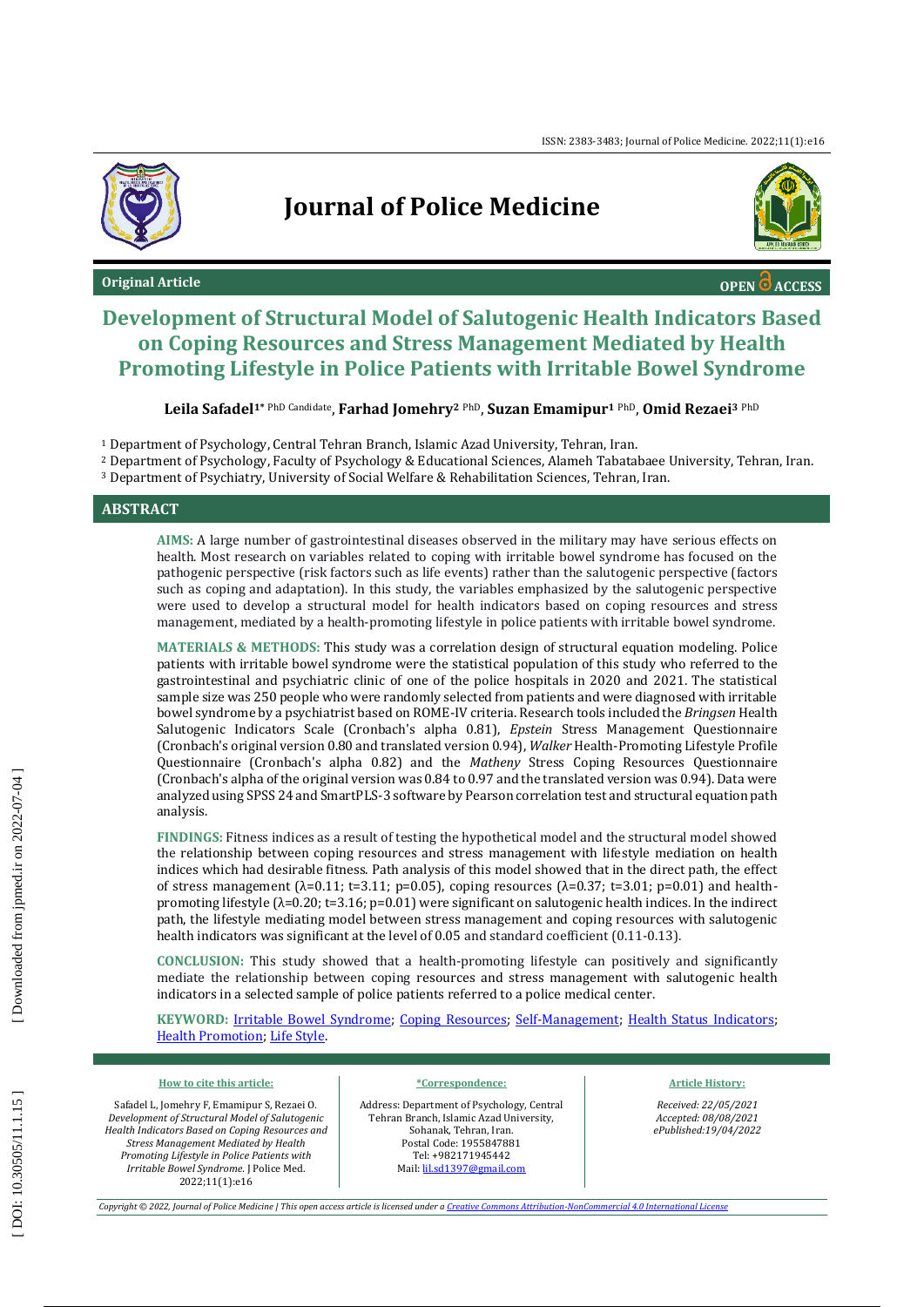

# مجله طب انتظامی



# <sup>مقاله اص</sup>ا<br><mark>تدوین مدل ساختاری شاخصهای سلامت سالوتوژنیک بر اساس منابع مقابله و</mark><br>مدیریت استرس با میانجیگری سبک زندگی ارتقاءدهنده سلامت در بیماران<br>انتظامی مبتلا به سندرم روده تحریکپذیر

 ${}^{\rm PhD}$ Candidate  ${}^{\bullet}$ ، فرهاد جمهری ${}^{\rm PhD}$ ، سوزان امامیپور ${}^{\rm PhD}$ ، امید رضایی ${}^{\rm PhD}$ 

- 1 گروه روانشناسی، واحد تهران مرکزی، دانشگاه آزاد اسالمی، تهران، ایران.
- 2 گروه روانشناسی، دانشکده روانشناسی و علوم تربیتی، دانشگاه عالمه طباطبائی، تهران، ایران.
	- 3 گروه روانپزشکی، دانشگاه علوم توانبخشی و سالمت اجتماعی، تهران، ایران.

#### چکیده

اهداف: طیف گستردهای از بیماریهای گوارشی در نیروهای نظامی مشاهده میشود که تأثیرات جدی بر سلامتی ایشان دارد. بیشتر نحقیقات انجامشده در زمینه متغیرهای مربوط به سازگاری با سندرم روده تحریکپذیر، تمرکز بر دیدگاه پاتوژنیک (عوامل خطرساز مانند حوادث زندگی) بودهاند تا دیدگاه سالوتوژنیک (عواملی مانند کنارآمدن و سازگاری). در این پژوهش از متغیرهای مورد تأکید دیدگاه سالوتوژنیک استفاده شد تا یک مدل ساختاری برای شاخصهای سلامت بر اساس منابع مقابله و مدیریت استرس، با<br>میانجیگری سبک زندگی ارتقاءدهنده سلامت در بیماران انتظامی مبتلا به سندرم روده تحریکپذیر تدوین گردد.

مواد و روشها: این پژوهش یک طرح همبستگی از نوع مدلیابی معادالت ساختاری بود. جامعه آماری پژوهش، بیماران انتظامی مبتال به سندرم روده تحریکپذیر که در سال 1398 و 1399 به درمانگاه گوارش و اعصاب و روان یکی از بیمارستانهای نیروی انتظامی مراجعه کرده بودند، تعریف شد. تعداد نمونه آماری، 250 نفر بود که به صورت در دسترس از بیمارانی که با تشخیص روانپزشک بر اساس ملاک ROME-IV مبتلابه سندرم روده تحریکپذیر بودند، انتخاب شدند. ابزارهای پژوهش، مقیاس شاخصهای سالوتوژنیک سلامت Bringsen (آلفای کرونباخ ۰/۱۸)، پرسشiماه مدیریت استرس Epstein (آلفای کرونباخ نسخه اصلی ۸۰/۰» ونسخه ترجمه شده ۰/۹۴)، پرسشنامه نیمرخ سبک زندگی ارتقاءدهنده سلامت Walker (آلفای کرونباخ ۰/۸۲) و پرسشنامه منابع مقابله با استرس ۰ تا ۱۹۷، و نسخه ترجمهشده ۹۴/۰) بود. دادهها با استفاده از نرمافزارهای SPSS 24 و -3SmartPLS با آزمونهای همبستگی پیرسون و تحلیل مسیر معادالت ساختاری تحلیل شدند. *Matheny*( آلفای کرونباخ نسخه اصلی /84

یافتهها: شاخصهای برازندگی درنتیجه آزمون مدل مفروض نشان داد که مدل ساختاری رابطه منابع مقابله و مدیریت استرس با میانجیگری سبک زندگی بر روی شاخصهای سالمت از برازش مطلوبی برخوردار بود. تحلیل مسیرهای این مدل نشان داد که در مسیر مستقیم، ضریب تأثیر مدیریت استرس (۱۱/۰-۵): ۳۱/۱+a): ۰۵|۰۵|۵)، منابع مقابله (۲۷/۰-۵): ۲۰|۰۰|۰۵|۵) و سبک زندگی ارتقاءدهنده سلامت (۲۰/۰ه=۲۰ : ۱۶۰/۱۶) + (D=۰/۰) بر شاخصهای سالوتوژنیک سلامت معنادار بود. در مسیر غیرمستقیم، مدل میانجی سبک زندگی میان مدیریت استرس و منابع مقابله با شاخصهای سلامت سالوتوژنیک در سطح اطمینان ۰/۰۵ و ضریب استاندارد (۱۱۳–۱۰) معنادار بود.

: این مطالعه نشان داد، سبک زندگی ارتقاءدهنده سالمت میتواند ارتباط بین منابع مقابله و مدیریت استرس با ی نتیجهگیر شاخصهای سالمت سالوتوژنیک در نمونه انتخابی بیماران انتظامی مراجعهکننده به یکی از مراکز درمانی نیروهای انتظامی را بهصورت مثبت و معنادار میانجیگری کند.

کلیدواژهها: <u>سندرم روده تحریکپذیر، [منابع مقابله،](https://www.ncbi.nlm.nih.gov/mesh/68000223) خود مدیریت</u>ی، <u>شاخص های سلامت، ارتقای سلامت، [سبک زندگی](https://www.ncbi.nlm.nih.gov/mesh/68008019)</u><br>موه استناد به این مقاله:<br>موه استناد به این مقاله:

#### نحوه استناد به این مقاله:

Safadel L, Jomehry F, Emamipur S, Rezaei O*. Development of Structural Model of Salutogenic Health Indicators Based on Coping Resources and Stress Management Mediated by Health Promoting Lifestyle in Police Patients with Irritable Bowel Syndrome.* J Police Med. 2022 ;11 ( 1):e16

#### نویسنده مسئول\*:

آدرس پستی: تهران، سوهانک، دانشگاه آزاد اسلامی، واحد تهران ، . مرکز،گروه روانشناسی کد پستی: ۱۹۵۵۸۴۷۸۸۱ .<br>تلفن: ٢١٧١٩٤٢٩٩ لست الکترونیک: lil.sd<u>1397@gmail.com</u>

دریافت: ۰۱/۳۰۰|۰۰۰ پذیرش: ۵/۱۷،/۰۵−۱۴ چاپ: ۱۳۰،۱/۰۱۵۰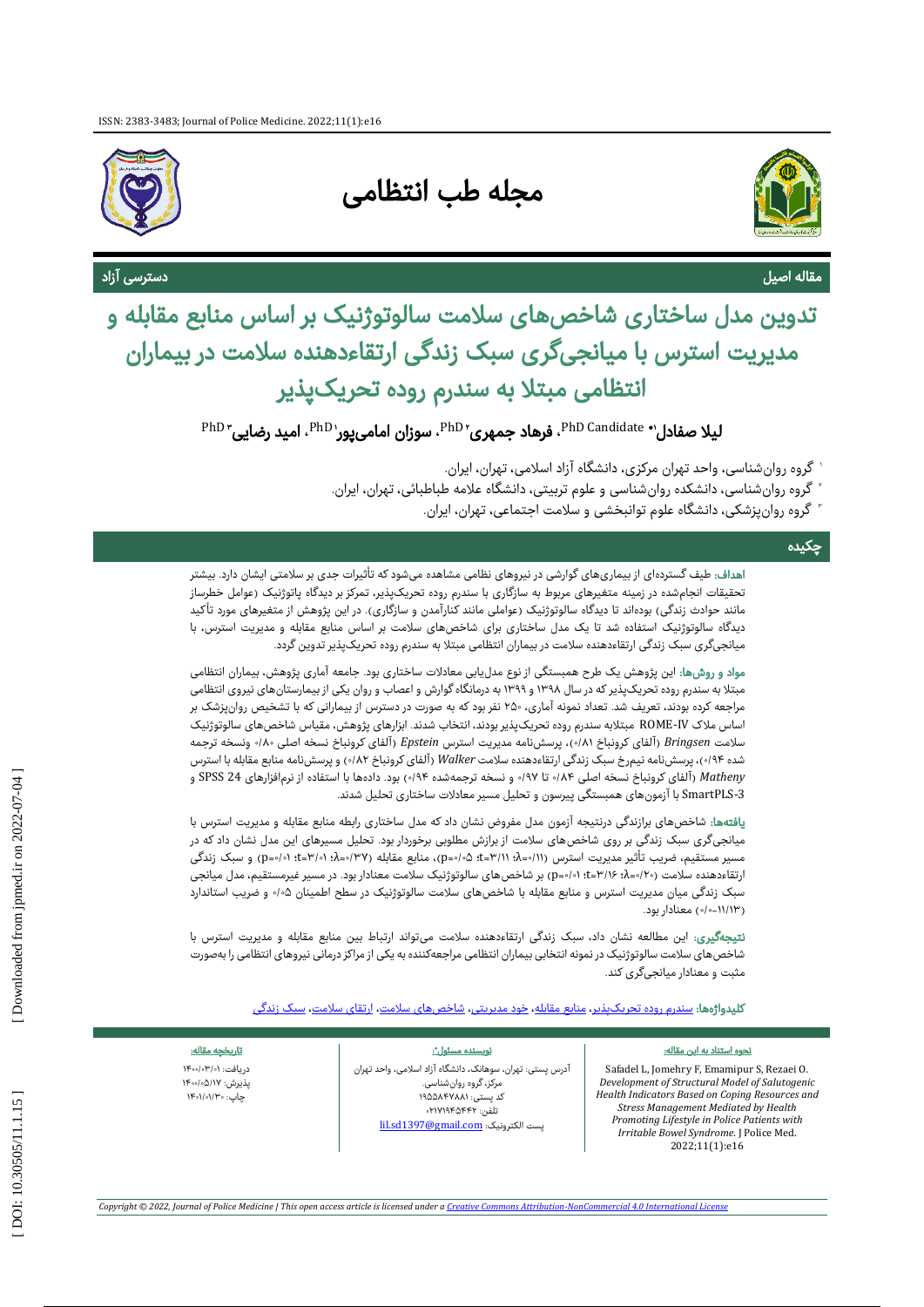### مقدمه

هر بیماری مزمن با توجه به ماهیت و متغیرهای زیستی-روانی-اجتماعی، اثراتی بر مفهوم خود، اعتماد به نفس، خودکارآمدی،<br>عزت نفس، هویت و عملکرد فردی و اجتماعی و نهایتاً کیفیت زندگی فرد میگذارد. در این نوع بیماریها، مشارکت بیمار در درمان از اهمیت ویژهای برخوردار است. عواملی مانند خودمراقبتی، خودمدیریتی، داشتن مهارتهای مقابله مؤثر با استرس، توانمندسازی بیمار از طریق مداخالت روانشناختی در خط سیر بیماری و سازگاری با بیماری تأثیرگذار است [۱]. دو رویکرد پاتوژنیک (آسیبشناختی) و سالوتوژنیک (خاستگاه سلامت) عواملی را به عنوان عوامل خطر و مقاومت در برابر بیماری، ذکر کردهاند. متغیرهای انتخابشده در این پژوهش بر اساس رویکرد خاستگاه سالمت انتخاب شدند. سالمت از این دیدگاه خاستگاه سالمت، یک تجربه ذهنی مثبت است که توسط احساس یا تجربه جسمی، روانی، بهزیستی اجتماعی به عنوان یک شاخص قابل اندازهگیری است. سالمت یک مفهوم مثبت است که بر روی منابع فردی و اجتماعی و همچنین قابلیتهای جسمی تأکید دارد. ارتقاء سالمت نیز به عنوان فرآیند توانمندسازی افراد برای افزایش کنترل و بهبود سالمتیشان مستلزم در پیش گرفتن سبک زندگی سالم است [۲]. همچنین در این دیدگاه، منابع مقابله در برابر استرس و مدیریت موفق یا ناموفق تنش در پیوستار سلامت-بیماری نقش مؤثری دارند. سندروم رودهٔ تحریکپذیر نیز نیز یک بیماری سایکوسوماتیک مزمن و گسترده است که عوامل روانشناختی در آن نقش دارند ۴]. با توجه به این موارد، متغیرهای مدیریت استرس و منابع [ مقابله، به عنوان متغیرهای برونزا و سبک زندگی ارتقاءدهنده سالمت و شاخصهای سالوتوژنیک سالمت به عنوان متغیر وابسته در این پژوهش مورد بررسی قرار گرفتند. بر اساس تعریف سازمان جهانی، سندرم رودهٔ تحریکپذیر، یک اختالل مزمن و ناتوانکنندهٔ کارکردی گوارشی است [۴] که هزینههای اقتصادی و انسانی گزافی را برای بیمار، خانواده و جامعه به همراه دارد؛ بهطوری که این بیماری دومین علت غیبت از کار بعد از بیماری [. *Gastroenterology* در نیروهای سرماخوردگی است ]5 نظامی یکی از موضوعات عمده و داغ تحقیقات پزشکی ارتش است. طیف گستردهای از بیماریهای گوارشی در نیروهای نظامی . ] 6 مشاهده میشود که تأثیرات زیانباری روی سالمتی آنها دارد ] یکی از این بیماریها، سندروم روده تحریکپذیر است که ۹ تا ۲۳ درصد در جمعیت جهان [۴] و ۲۱/۵ درصد در بزرگسالان ایرانی گزارش شده است [۷]. تخمین زده میشود که بیش از یکسوم زنان نظامی به سندروم روده تحریکپذیر مبتلا هستند [۸]. این میزان در مردان نظامی مورد بررسی قرار نگرفته اما بسیار کمتر از زنان تخمین زده میشود [۹]. از سوی دیگر، شیوع کل اختلالات کارکردی گوارشی در نیروهای نظامی ۱۸/۵ درصد گزارش شده است [۱۰]. پاتوفیزیولوژی این بیماری، کاملاً شناختهشده نیست ولی عوامل احتمالی زیستی و ژنتیکی مانند ارتباط دوطرفه در شکم، حساسیت زیاد گوارشی ذاتی، تغییر حرکات محور مغز- روده/معده، تغییر قابلیت نفوذپذیری روده، التهاب رودهای خفیف، تغییر در ترکیبات میکروبی، واکنشهای ایمنیشناسی عصبی، نقش انتقالدهندههای عصبی مانند سروتونین و گابا ]،11 12[ و عوامل روانشناختی مانند استرس، اضطراب، افسردگی، سطوح افزایشیافته خصومت، حساسیت بینفردی، بدنیسازی

احساس، نقش ویژگیهای شخصیتی، تفاوتهای فردی از لحاظ سالمت و بیماری، حوادث زندگی و منابع کنار آمدن، رفتار بیماری و سبکهای کنارآمدن ]13[ ذکر شده است.

بر اساس پژوهشهایی که در زمینه این بیماری در نیروهای نظامی در ایران و کشورهای دیگر انجامشده است، نیروهای انتظامی به دلیل قرار گرفتن در معرض استرسورهای شیمیایی، فیزیکی، روانشناختی حاد و مزمن، شرایط بهداشتی ضعیف، شرایط محیطی، نوع غذا و آبی که مصرف میکنند، عادات رژیمی خاص که به دلیل شرایط اجتنابناپذیر عملیاتی است، مستعد ابتال به عفونتهای گوارشی هستند که ریسک احتمال ابتال به سندرم روده تحریکپذیر را افزایش میدهد. ارتباط بین اضطراب ناشی از حوادث استرسزای زندگی به ویژه در ۳ ماه قبل از شروع نشانههای بیماری و اختلال استرس پس از سانحه (PTSD) در کارکنان شاغل در نیروهای مسلح نشان داده شده است. همچنین انضباط نظامی سختگیرانه، فعالیتهای زندگی کنترلشده، تمرینات ورزشی منظم و رژیمهای غذایی خاص که میتواند منشأ ایجاد استرسهای جدی بوده و راهانداز اختالالت گوارشی کارکردی در افراد نظامی در مقایسه با جمعیت عادی شود، در بسیاری از مطالعات مورد اشاره قرار گرفته است ]،14 15[. در مطالعات دیگری به ارتباط بین متغیرهای مدیریت استرس و منابع مقابله که نقش مهمی در سازگاری با بیماریهای مزمن ازجمله سندرم روده تحریکپذیر دارند، اشاره شده است [۱۶–۲۰]. متغیرهای این مطالعه بر اساس مواردی که در تئوری خاستگاه سالمت به آنها اشاره شده است انتخاب گردیدند. در این پژوهش، شاخصهای سالمت سالوتوژنیک، متغیر وابسته یا برونداد و مدیریت استرس و منابع مقابله، به عنوان متغیرهای درونداد یا مستقل و سبک زندگی ارتقاءدهنده سالمت به عنوان متغیر میانجی انتخاب شدند، تا یک مدل ساختاری برای شاخصهای سلامت بر اساس منابع مقابله و مدیریت استرس، با میانجیگری سبک زندگی ارتقاءدهنده سالمت در بیماران انتظامی مبتال به سندرم روده تحریکپذیر تدوین گردد.<br>**مواد و روشها** 

این پژوهش همبستگی به روش مدلیابی معادالت ساختاری انجام شد. جامعه آماری پژوهش شامل تمامی بیماران انتظامی مبتال به سندرم روده تحریکپذیر در سال 1398 و 1399 بود که به درمانگاه گوارش و اعصاب و روان یکی از بیمارستانهای نیروی انتظامی مراجعه کرده بودند. با توجه به اینکه حجم نمونه باالتر از 200 برای مدلیابی معادالت ساختاری خوب توصیه شده است 21[، 250پرسشنامهدر جامعه مورد مطالعه توزیع شد و نمونهها [ به شیوه در دسترس از جامعه ذکرشده انتخاب شدند. معیارهای ورود به مطالعه، دامنه سنی 18 سال به باال و دارا بودن حداقل تحصیالت هشتم، نداشتن اختالل مصرف مواد، عالئم روانپریشی، اختالل ارگانیک مغزی به گزارش خانواده یا خود بیمار و تشخیص ابتال به سندروم روده تحریکپذیر بر اساس نظر ROME بود. ابزارهای مورد پزشک معالج بر اساس مقیاس IV- استفاده در پژوهش پرسشنامه مقیاس شاخصهای سالوتوژنیک<br>سلامت Bringsen، پرسشنامه مدیریت استرس Epstein، نیمرخ سبک زندگی ارتقاءدهنده سالمت Walker و پرسشنامه منابع مقابله با استرس *Matheny* بود. از آنجا که تعدادی از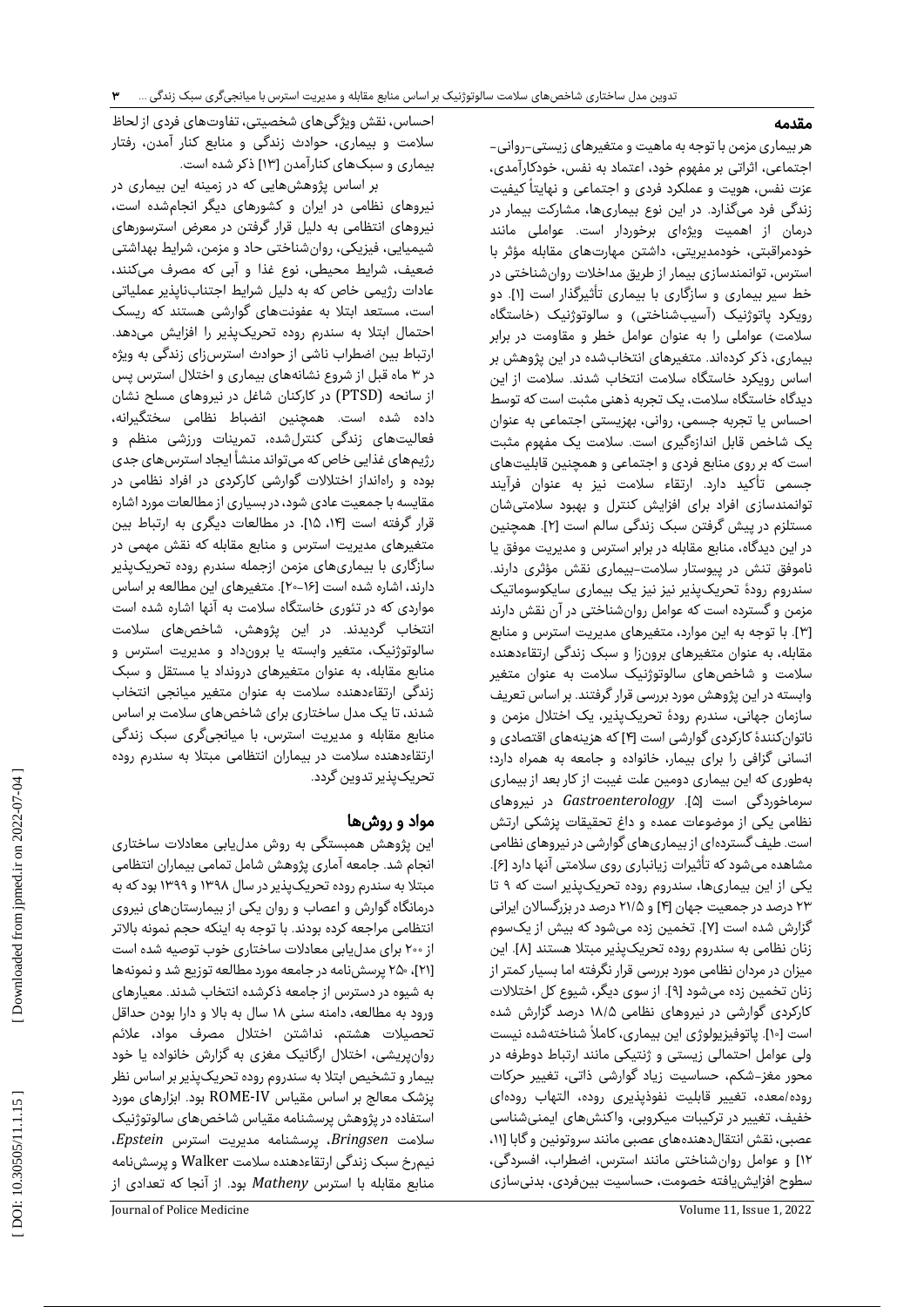پرسشنامههای مورد استفاده در این پژوهش به زبان اصلی بود، برای فرآیند ترجمه و تطابق فرهنگی از الگــوی *wild* و همکـاران (۲۰۰۵) استفاده شد [۲۲].

پرسشنامه مقیاس شاخصهای سالوتوژنیک **SHIS**): این پرسشنامه بر اساس سالمت *Bringsen*( نظریههای مربوط به مفاهیم سالمت ساخته شده است. در حالی که بیشتر ابزارهای اندازهگیری سالمت با تمرکز بر رویکرد پاتوژنیک تهیه شده، *Bringsen* و همکاران مقیاس SHIS را تحت تأثیر تئوری salutogenic( خاستگاه سالمت( *Antonovsky* ابداع کردند. این پرسشنامه، یک مقیاس 12گویهای با دو بعد درونفردی و بینفردی، ویژگیهای درونفردی و عملکرد تعاملی را میسنجد. خرده مقیاسها شامل سطح روحیه، تنش، خواب، تمرکز، آفرینندگی، دقت، بیان احساسات، بیماری، سطح انرژی، قابلیت اجتماعی و عملکرد ]23 0 جسمی است. *Bringsen* آلفای کرونباخ این آزمون را /92 [ .] گزارش کردهاند ]2 0 و *Garmy* و همکاران، روایی آزمون را /93 آلفای کرونباخ نسخه ترجمهشده ۸۱/۰ بهدست آمد.

 :)**ESMI** پرسشنامه مدیریت استرس *Epstein*( این پرسشنامه شامل ۲۸ ماده و ۴ قابلیت برای ارزیابی مدیریت استرس است. خردهمقیاسها شامل کاهش یا مدیریت منابع استرس، مدیریت افکار، طرحها و پیشگیری، تکنیکهای مربوط به تمرینات آرامشآموزی است. با توجه به ادبیات مربوط به مدیریت استرس، چهار طبقه کلی به شرح زیر انتخاب شد: مدیریت یا کاهش منبع استرس، مدیریت افکار، پیشگیری و طرحها و تمرین تکنیکهای آرامشآموزی. آلفای کرونباخ نسخه اصلی پرسشنامه ۱۸۰۰ <sub>ا</sub>۲۴ و آلفای کرونباخ نسخه ترجمهشده<br>۱۹۴۰ بهدست آمد.<br>**نیمرخ سبک زندگی ارتقاءدهنده سلامت Walker** 

**II HPLP**): این پرسشنامه دیدگاهی کلی از رویکرد مثبت به ( زندگی را میسنجد که افراد را به سمت درک باالترین توان برای سالم ماندنشان سوق میدهد و دارای 52 گویه روی مقیاس چهارنقطهای لیکرت از "هرگز" تا "همیشه" است [۲۵]. آلفای<br>کرونباخ برای کل ابزار ۱۸۲ و برای خردهمقیاسها ۱۶۴ تا ۹۱ گزارش شده است (پایایی کل پروفایل فارسی ۶۱/۰ بود). خردهمقیاسها شامل رشد معنوی، مدیریت استرس، تغذیه، فعالیت فیزیکی، مسئولیتپذیری در مورد سالمت و حمایت

بینفردی است [۲۶].<br>**پرسشنامه منابع مقابله با استرس** *Matheny* **CRI**): این پرسشنامه توسط *Matheny* و همکاران برای ( سنجش آرایه جامعی از منابع مقابله ادراکشده ساخته شده است و دارای 32 گویه است که شامل یک نمره کلی منابع مقابله مؤثر، ۱۲ مقیاس اولیه، ۳ مقیاس ترکیبی و ۱۶ گویه در مورد کلید روایی است. طبق گزارش *Matheny* و بازداری سالمتی و 5 همکاران، روایی درونی مقیاسها ۸۴/۰ تا ۹۷/۰ و روایی پیشآزمون، پسآزمون ۷۶/۰ تا ۱۹۵۵ است. ۱۲ منبع اولیه شامل، خودافشایی، خودفرمانی، اعتماد، پذیرش، حمایت اجتماعی، استقالل مالی، سالمت جسمی، تناسب اندام، کنترل تنش، پایش استرس، سازماندهی، حل مسئله و سه مقیاس ترکیبی شامل بازسازی شناختی، باور عملکردی و راحتی اجتماعی است ]27[. آلفای کرونباخ نسخه ترجمهشده ۹۴/۰ بهدست آمد.

بعد از انجام این فرآیند، پرسشنامهها در ابتدا به صورت حضوری به افراد نمونه داده شد و سپس به دلیل شیوع بیماری کرونا به صورت اینترنتی تهیه و برای افراد انتخابشده فرستاده شد.

**ملاحظات اخلاقی:** در این پژوهش به منظور رعایت موازین اخالقی، اصول اخالقی شامل معرفی پژوهش، اهداف و روش اجرای پژوهش، سیاست محرمانگی به شرکتکنندگان ارائه شد.

تجزیه و تحلیل آماری: دادههای بهدستآمده با آزمونهای همبستگی پیرسون و تحلیل مسیر معادالت ساختاری SmartPLS تحلیل شدند. برای - با استفاده از 24 SPSS و 3 تعیین معنیداری رابطه متغیر میانجی از آزمون بوتاستراپ در برنامه ماکرو، آزمون پریچر و هیز بر روی نرمافزار 24 SPSS استفاده شد. بوتاستراپ قدرتمندترین و منطقیترین روش را برای دستیابی اثرات غیرمستقیم فراهم میآورد ]28[. درنتیجه این روش اگر حد باال و پایین درصد برای مسیر میانجی، همعلامت باشد (هر دو مثبت یا هر دو منفی) یا مقدار صفر بین این دو حد قرار نگیرد، مسیر علی غیرمستقیم معنیدار است.<br>**یافتهها** 

در این مطالعه ۲۲۹ شرکتکننده با دامنه سنی ۴۹–۱۸ سال با میانگین ۳۰/۲۷ و انحراف استاندارد ۴/۱۸ به طور کامل به پرسشنامهها پاسخ داده بودند که ۱۳۰ نفر (۵۶/۸ درصد) زن و ۹۹ نفر (۴۳/۲ درصد) مرد بودند. ۸۱ نفر (۳۵/۴ درصد) نمونهٔ پژوهش مجرد، ۱۱۰ نفر (۴۸ درصد) متأهل و ۳۲ نفر (۱۴ درصد) مطلقه بودند. میانگین متغیرهای پژوهش شامل شاخصهای سالوتوژنیک سلامت ۹±۳۴/۳۳/۳۹، سبک زندگی ارتقاءدهنده سلامت ۰/۱۴۲/۹۰-۳۵±۵، مدیریت استرس ۱۹±۱۹/۷۸/۱۸ و منابع مقابله با استرس ۰۷-۸۲/۸۲/۰۷ بهدست آمد (<u>جدول ۱</u>).

| <b>جدول ۱)</b> حداقل، حداکثر و میانگین متغیرهای پژوهش |                     |                    |        |       |                                 |  |  |  |  |
|-------------------------------------------------------|---------------------|--------------------|--------|-------|---------------------------------|--|--|--|--|
| شاخص<br>كيفى                                          | انحراف<br>استاندارد | ميانگين            | حداكثر | حداقل | متغيرهاى يژوهش                  |  |  |  |  |
| متوسط                                                 | 9149                | $\mu\mu/\mu\kappa$ | ۶۱     | ۱۴    | شاخصهای<br>سالوتوژنیک<br>سلامت  |  |  |  |  |
| ىالا                                                  | ۳۵۱۹۰               | 1FY/9.             | ۶۰۶    | ۵۴    | سبک زندگی ارتقاء<br>دهنده سلامت |  |  |  |  |
| متوسط                                                 | ۱۹/۱۸               | $Y\Lambda/19$      | ۱۲۳    | ۲۹    | مديريت استرس                    |  |  |  |  |
| ىالا                                                  | 1910V               | <b>AY/YA</b>       | ۱۲۴    | ۳۱    | منابع مقابله با<br>استرس        |  |  |  |  |

در ابتدا بهمنظور رعایت مفروضهها، پیشفرضهای مدلیابی معادالت ساختاری شامل سطح دادهها که برای تمام متغیرها فاصلهای بود، نرمال بودن دادهها، عدم وجود دادههای پرت و خطی بودن، بررسی شدند. برای بررسی مفروضه عدم همخطی از آمارههای عامل تورم واریانس )VIF )و شاخص تحمل استفاده شد که با توجه به اینکه هیچیک از مقادیر مربوط به شاخص تحمل کمتر از ۱% و هیچ یک از مقادیر مربوط به عامل تورم واریانس بیشتر از 10 نبود، بر این اساس نسبت به مفروضه عدم همخطی نیز اطمینان حاصل شد. مطابق با نتایج آزمون کولموگراف اسمیرنوف، هیچ یک از آمارههای محاسبهشده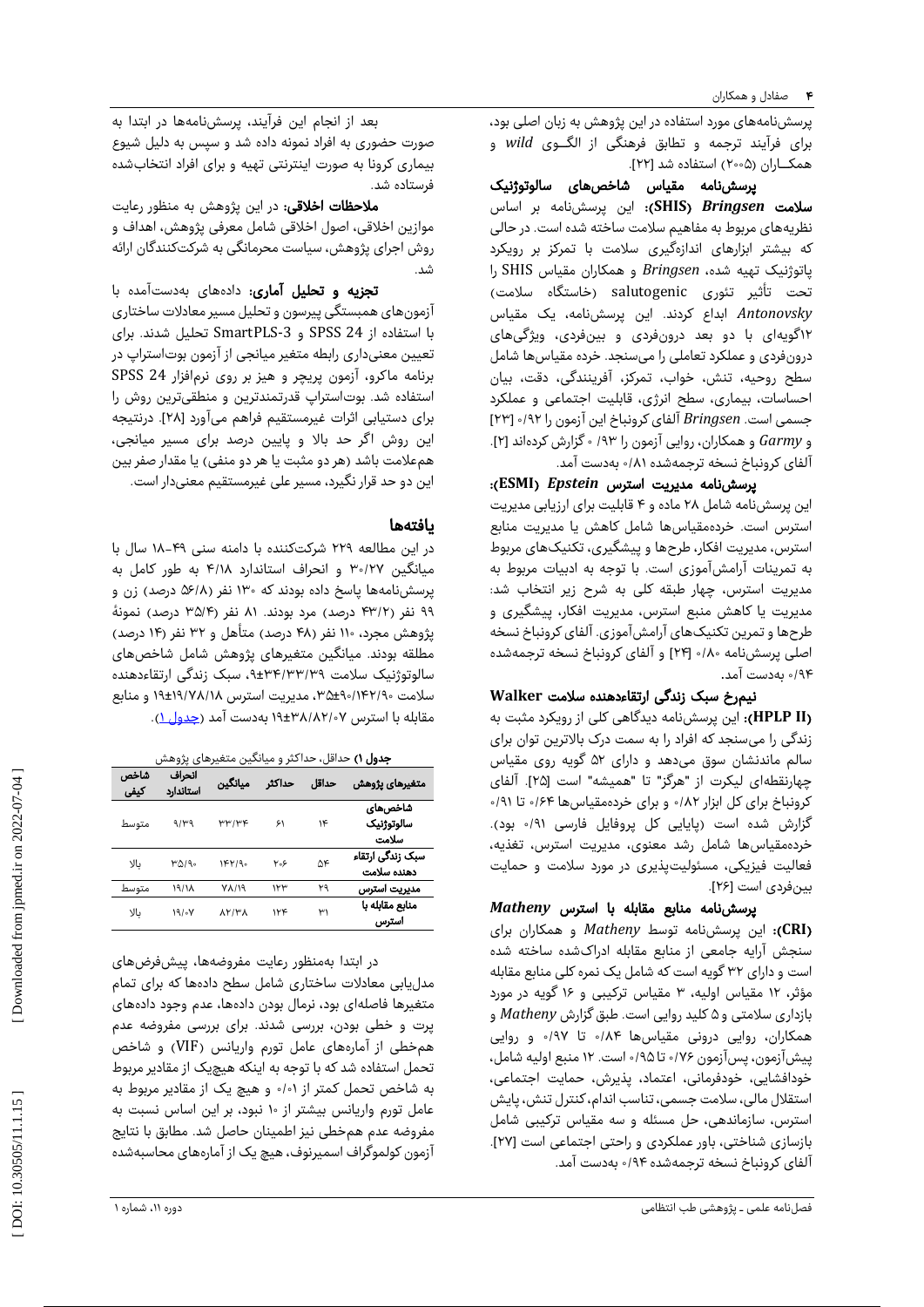معنادار نبود (۵-/0×p). بنابراین نمرات متغیرها از توزیع نرمال برخوردار بودند.

در پژوهش حاضر، مدل فرضشده رابطه مدیریت استرس و منابع مقابله به عنوان متغیر درونداد یا مستقل با میانجیگری سبک زندگی ارتقاء دهنده سالمت بر روی شاخصهای سالوتوژنیک بهعنوان متغیر وابسته یا برونداد در SmartPLS بررسی شد. به منظور بررسی برازش، - افزار 3 نرم روایی و پایایی مدل اندازهگیری رابطه منابع مقابله و مدیریت استرس، بر شاخص سالوتوژنیک سلامت با میانجیگری سبک زندگی از تحلیل عاملی تأییدی استفاده شد. شاخصهای ارزیابی نیکویی برازش مدل اندازهگیری رابطه منابع مقابله و مدیریت استرس، بر شاخص سالوتوژنیک سلامت با میانجیگری سبک زندگی از مقدار مناسبی برخوردار بود <u>(جدول ۲</u>). بنابراین دادهها از لحاظ آماری با ساختار عاملی و زیربنای نظری چهار متغیر نهفته پژوهش سازگاری داشت. بار عاملی استانداردشده (λ) تمام نشانگرهای انتخابی برای سازههای مورد نظر (بیشتر از ۷۰/۰) و از لحاظ آماری همگی در سطح خطای پنج درصد معنادار بود<br><u>(جدول ۳)</u>. این نتایج شواهد کافی را برای تأیید تکبُعدی بودن نشانگرهای انتخابی در هر یک از سازههای مربوطه فراهم کرد. بنابراین میتوان بیان کرد که نشانگرهای انتخابی برای هر یک از سازههای مربوطه به درستی انتخاب شدند. بر اساس نتایج ارائهشده در <u>جدول ۳</u>، پایایی ترکیبی (CR) تمام سازههای پژوهش بیشتر از ۷۰/۰ و ضریب آلفای کرونباخ آنها نیز از ۷۰/۰ بالاتر بود. بنابراین تمام متغیرهای نهفته (سازههای) مدل اندازهگیری پژوهش از پایایی مناسبی برخوردار بودند.

| <b>جدول ۲)</b> شاخصهای برازش مدل اندازهگیری تأثیر منابع مقابله و مدیریت                                                                                                                                                                                                                                                         |  |  |  |  |  |
|---------------------------------------------------------------------------------------------------------------------------------------------------------------------------------------------------------------------------------------------------------------------------------------------------------------------------------|--|--|--|--|--|
| $\mathcal{L}$ , $\mathcal{L}$ , $\mathcal{L}$ , $\mathcal{L}$ , $\mathcal{L}$ , $\mathcal{L}$ , $\mathcal{L}$ , $\mathcal{L}$ , $\mathcal{L}$ , $\mathcal{L}$ , $\mathcal{L}$ , $\mathcal{L}$ , $\mathcal{L}$ , $\mathcal{L}$ , $\mathcal{L}$ , $\mathcal{L}$ , $\mathcal{L}$ , $\mathcal{L}$ , $\mathcal{L}$ , $\mathcal{L}$ , |  |  |  |  |  |

| استرس، بر شاخص سالوتوژنیک سلامت با میانجیگری سبک زندگی |             |                  |  |  |  |  |  |
|--------------------------------------------------------|-------------|------------------|--|--|--|--|--|
| NFI                                                    | <b>SRMR</b> | شاخص برازش       |  |  |  |  |  |
| >0.1V                                                  | $<$ ./1.    | مقدار ييشنهادشده |  |  |  |  |  |
| $1V\Delta$                                             | 0.8Y        | مقدار برآوردشده  |  |  |  |  |  |
|                                                        |             |                  |  |  |  |  |  |

نتایج ارائهشده در <u>جدول ۳</u> نشان داد که میانگین واریانس استخراجشده )AVE )تمام سازههای پژوهش بیشتر از بود. بنابراین تمام سازههای مدل اندازهگیری پژوهش از 0 /50 روایی همگرای مناسبی برخوردار بودند. همچنین به طور کلی جذر میانگین واریانس استخراجشده برای هر یک از سازهها (۰/۹۰>۰۴۳>۰/۰)، بزرگتر از همبستگی بین سازهها ۰/۰۷<AVE<۰/۶۸) بود. این نتیجه نشان داد که نشانگرهای انتخابی برای هر سازه درصد باالیی از واریانس مشترک آن سازه نسبت به سایر سازهها در مدل اندازهگیری را به اشتراک میگذارند. بنابراین، روایی تشخیصی سازههای موجود در مدل اندازهگیری پژوهش تایید شد (<u>جدول ۳</u>). شاخصهای سالوتوژنیک با سبک زندگی ارتقاءدهنده سلامت (۰۹∘-r=۰؛ ۵∘-p)، مدیریت استرس (p=0/01 :r=0/۲۶) و منابع مقابله (٢٠٥-٢) (p=0/001 (p=0/001) رابطه مثبت و معنیدار دارد. همچنین، مدیریت استرس (۱۴/۰=۲: ۰/01−0) و منابع مقابله (۱۷/0−:r−۱: ۰/۱۷اب) با سبک زندگی ارتقاء دهنده سالمت رابطه مثبت و معنیدار داشتند. با توجه به نتایج ارائهشده میتوان بیان کرد که مدل اندازهگیری پیشنهادی برای بررسی رابطه منابع مقابله و مدیریت استرس، بر شاخص سالوتوژنیک سالمت با میانجیگری سبک زندگی مدل مناسبی برای انجام تحلیلها در این مطالعه بود.

| ميانگين<br>واريانس<br>استخراجشده | آلفاي كرونباخ | روایی ترکیبی (CR)                | $\mathbf{p}$        | t                 | $\lambda$ بار عاملی استانداردشده | نشانگر      | متغيرهاى نهفته                |  |
|----------------------------------|---------------|----------------------------------|---------------------|-------------------|----------------------------------|-------------|-------------------------------|--|
|                                  |               |                                  | $\circ/\circ$       | $Y/\Delta Y$      | $-1944$                          | AC          |                               |  |
|                                  |               |                                  | $\circ/\circ$       | Y/YY              | $0/\lambda$ ۶ $\circ$            | SC          |                               |  |
| 0/YF                             | 0/9           | $-19FQ$                          | $\circ/\circ$       | $M/\Delta$ ۶      | $\circ/\lambda \circ V$          | <b>ST</b>   |                               |  |
|                                  |               |                                  | $\circ/\circ$       | Y/F5              | 0/191                            | TC          | منابع مقابله                  |  |
|                                  |               |                                  | $\circ/\circ$       | ۲/۶۸              | $\partial/\Lambda$ ۳۲            | TR          |                               |  |
|                                  |               |                                  | $\circ/\circ$       | $M/\Delta\lambda$ | 9/191                            | WC          |                               |  |
| $-1091$                          |               | 0/194<br>$\sqrt{\lambda \kappa}$ | $\circ/\circ$       | Y/5Y              | $-1940$                          | <b>RLX</b>  | مديريت استرس ESMI             |  |
|                                  |               |                                  | $\circ/\circ$       | $Y/\circ \Delta$  | $\sqrt{\lambda^2}$               | MA          |                               |  |
|                                  |               |                                  | $\circ/\circ$       | M/10              | $-19FY$                          | MNG         |                               |  |
|                                  |               |                                  | $\circ/\circ$       | $F/\gamma$        | 0/910<br><b>TT</b>               |             |                               |  |
|                                  |               |                                  | $\circ/\circ Y$     | F/5Y              | $\cdot$ /YAI                     | HR          |                               |  |
|                                  |               |                                  | $\circ/\circ$       | $F/F\Lambda$      | $0/\lambda$ or                   | <b>IPR</b>  |                               |  |
|                                  |               |                                  | $\circ/\circ$       | 1/95              | $\sqrt{\lambda \kappa}$          | $\mathbf N$ |                               |  |
| 0/00                             |               | 0/YY<br>0/YYY                    | $\circ/\circ\Delta$ | $Y/\mathcal{F}$   | 0.1                              | SA          | سبک زندگی HPLP II             |  |
|                                  |               |                                  | $\circ/\circ Y$     | Y/9F              | $\circ$ /YA $\circ$              | SAC         |                               |  |
|                                  |               |                                  | $\circ/\circ Y$     | $Y/Y$ .           | 0/YYY                            | SM          |                               |  |
| $\sqrt{(\lambda)}$               | $\sqrt{3}$    | 9/195                            | $\circ/\circ$       | $Y/Y$ ۹           | $\lambda$ P $\Lambda$            | IAF         | شاخص سالوتوژنیک سلامت<br>Salu |  |

|  |  | <b>جدول ۳)</b> خلاصه نتایج ارزیابی مدل اندازهگیری رابطه منابع مقابله و مدیریت استرس بر شاخص سالوتوژنیک سلامت با میانجیگری سبک زندگی |
|--|--|-------------------------------------------------------------------------------------------------------------------------------------|
|--|--|-------------------------------------------------------------------------------------------------------------------------------------|

پس از تأیید مدل اندازهگیری، به منظور آزمون فرضیههای پژوهش در قالب چارچوب مفهومی پیشنهادی از روش تحلیل مسیر (ارزیابی مدل ساختاری) استفاده شد. مدل<br>مسیر یژوهش با نمایش بارهای عاملی استانداردشده در <u>شکل ۱</u> ارائه شد. ضریب تبیین متغیر نهفته سبک زندگی ۳۵/۰ و شاخص سالوتوژنیک ۲۰/۰ بود. اندازه اثر متغیر نهفته منابع مقابله

بر شاخص سالوتوژنیک سالمت و سبک زندگی متوسط و مدیریت استرس بر سبک زندگی متوسط و بر شاخص سالوتوژنیک سالمت کم بود. همچنین نتایج نشان داد که توان و قدرت پیشبینی متغیرهای منابع مقابله، مدیریت استرس و سبک زندگی بر شاخص سالوتوژنیک زیاد و متغیرهای نهفته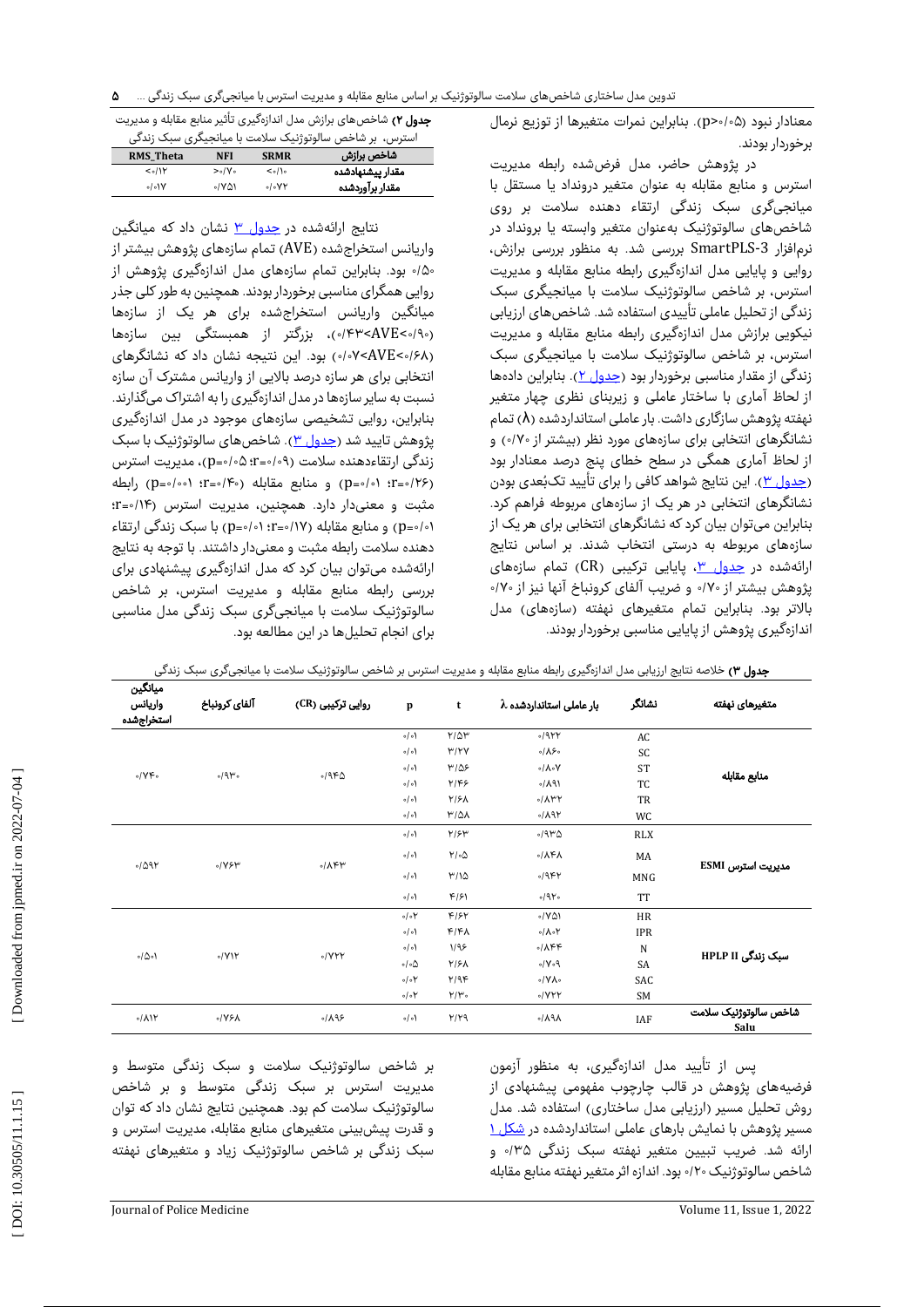منابع مقابله و مدیریت استرس بر سبک زندگی نیز متوسط بود (<u>جدول ۴</u>).



| <b>شکل ۱)</b> مدل اندازهگیری منابع مقابله و مدیریت استرس، بر شاخص سالوتوژنیک سلامت با میانجیگری سبک زندگی |  |                                                                                                                             |
|-----------------------------------------------------------------------------------------------------------|--|-----------------------------------------------------------------------------------------------------------------------------|
|                                                                                                           |  | <b>جدول ۴)</b> خلاصه نتایج ارزیابی مدل ساختاری منابع مقابله و مدیریت استرس، بر شاخص سالوتوژنیک سلامت با میانجیگری سبک زندگی |

|                  | <b>جدول ۴)</b> خلاصه نتایج ارزیابی مدل ساختاری منابع مقابله و مدیریت استرس، بر شاخص سالوتوژنیک سلامت با میانجیگری سبک زندگی |                 |                          |      |                          |                          |                            |                  |              |                       |
|------------------|-----------------------------------------------------------------------------------------------------------------------------|-----------------|--------------------------|------|--------------------------|--------------------------|----------------------------|------------------|--------------|-----------------------|
| $\mathbf{Q}^2$   | R <sup>2</sup>                                                                                                              | f <sup>2</sup>  | اثر کل                   |      |                          | اثر غيرمستقيم            |                            | اثر مستقيم       | متغير نهفته  |                       |
|                  |                                                                                                                             |                 |                          | λ    |                          | $\lambda$                |                            |                  | برونزا       | درونزا                |
| 5145             | $0/\gamma$                                                                                                                  | $\sqrt{\gamma}$ | $\circ/\circ$            | ۰/۴۸ | ۵ه /ه                    | $\frac{1}{2}$            | $\circ/\circ$              | $\partial/\mu V$ | منابع مقابله |                       |
|                  |                                                                                                                             | ۰/∘۸            | $\circ/\circ$            | 0/16 | 0/0                      | $\partial/\mathcal{W}$   | $\circ$ / $\circ$ $\Delta$ | $\circ/11$       | مديريت استرس | شاخص سالوتوژنیک سلامت |
|                  |                                                                                                                             |                 | $\overline{\phantom{a}}$ | -    | $\overline{\phantom{a}}$ | -                        | $\circ/\circ$              | $\circ$ /Yo      | سبک زندگی    |                       |
| $\circ/\Upsilon$ | ۱۳۵                                                                                                                         | $\sqrt{15}$     | $\overline{\phantom{a}}$ | -    | $\overline{\phantom{a}}$ | -                        | $\circ/\circ$              | $\frac{1}{2}$    | منابع مقابله | سبک زندگی             |
|                  |                                                                                                                             | $\cdot$ 10      | $\overline{\phantom{a}}$ | -    | $\overline{\phantom{a}}$ | $\overline{\phantom{m}}$ | $\circ/\circ$              | $\circ / N$      | مديريت استرس |                       |

#### بحث

این پژوهش باهدف بررسی رابطه بین مدیریت استرس و منابع مقابله با استرس با میانجیگری سبک زندگی ارتقاءدهنده سالمت در کارکنان نظامی مبتال به سندرم روده تحریکپذیر انجام شد. یافتههای پژوهش نشان داد که مدل مفهومی از برازش مناسبی برخوردار بود. همسو با یکی از یافتههای این پژوهش، منابع مقابله با استرس که شامل مواردی مانند حمایت اجتماعی، اعتماد، مذهب و معنویت، پایش استرس، توانایی کاهش تنش، حس تسلط، سالمت جسمی، توانایی درگیر شدن در حل مسئله و سازماندهی است ]27[، اثر مستقیم بر روی شاخصهای سالوتوژنیک سالمت دارد که مواردی مانند سطح روحیه، تنش، خواب، تمرکز، آفرینندگی، دقت، بیان احساسات، بیماری، سطح انرژی، قابلیت اجتماعی، و عملکرد جسمی را در برمیگیرد ]23[. این نتیجه همچنین بامطالعه *Fouché* و همکاران [۳] همسو است که نشان دادهاند بین منابع مقابله و شاخصهای سالمت و سازگاری با بیماری در افراد مبتال به سندرم روده تحریکپذیر همبستگی وجود دارد. همچنین مطالعه *Wilpart*که نشان داده است [۱۶] سطوح پایین منابع مقابله جسمی (مانند ورزش یا فعالیتهای سودمند برای سلامتی) با سطوح بالای اضطراب در مبتالیان به سندرم روده تحریکپذیر مرتبط است، همسو است )اضطراب و اضطراب خاص گوارشی میانجی تأثیر روی منابع

مقابله جسمی هستند). از سوی دیگر یافتههای این پژوهش نشان داد که مدیریت استرس ]24[ اثر مستقیم روی شاخصهای سالوتوژنیک سلامت داشت که با مطالعات *کامکار* و همکاران 17[ و همچنین مطالعه سلیمانی و همکاران ]29[ که نشان [ دادهاند مدیریت استرس بر کاهش شدت عالئم بیماران مبتال به سندرم روده تحریکپذیر مؤثر است، همسوست.

از سوی دیگر نتایج نشان داد که منابع مقابله با استرس و مدیریت استرس به صورت غیرمستقیم با میانجیگری سبک زندگی ارتقاءدهنده سالمت بر روی شاخصهای سالمت سالوتوژنیک تأثیر گذاشت. سبک زندگی ارتقاءدهنده سالمت بهعنوان یک مدل چندبعدی شامل ادراکات و اعمال فرد تعریف شده که با انگیزه دادن به خود شروع میشود و به قویتر شدن سطح سلامت و خودشکوفایی کمک میکند [۳۰]. این یافته نیز 18[ که نشان داده است، احتمال ارتباط بین با مطالعات *Guo*[ عادات غذایی و سبک زندگی و سندرم روده تحریکپذیر وجود دارد، همسو است. همچنین مطالعه *حاجی شفیعی* [۱۹] که نشان ۔<br>دادہ است به طور کلی سبک زندگی سالم اساساً با کاهش احتمال وقوع سندرم روده تحریکپذیر مربوط است و پیروی از یک الگوی سبک زندگی سالم، شامل عادات غذایی، کیفیت رژیم، فعالیت جسمی، اجتناب از سیگار و استرسهای روانشناختی میتواند به عنوان کلیدهای اصلی راهبردهای مدیریت سندرم روده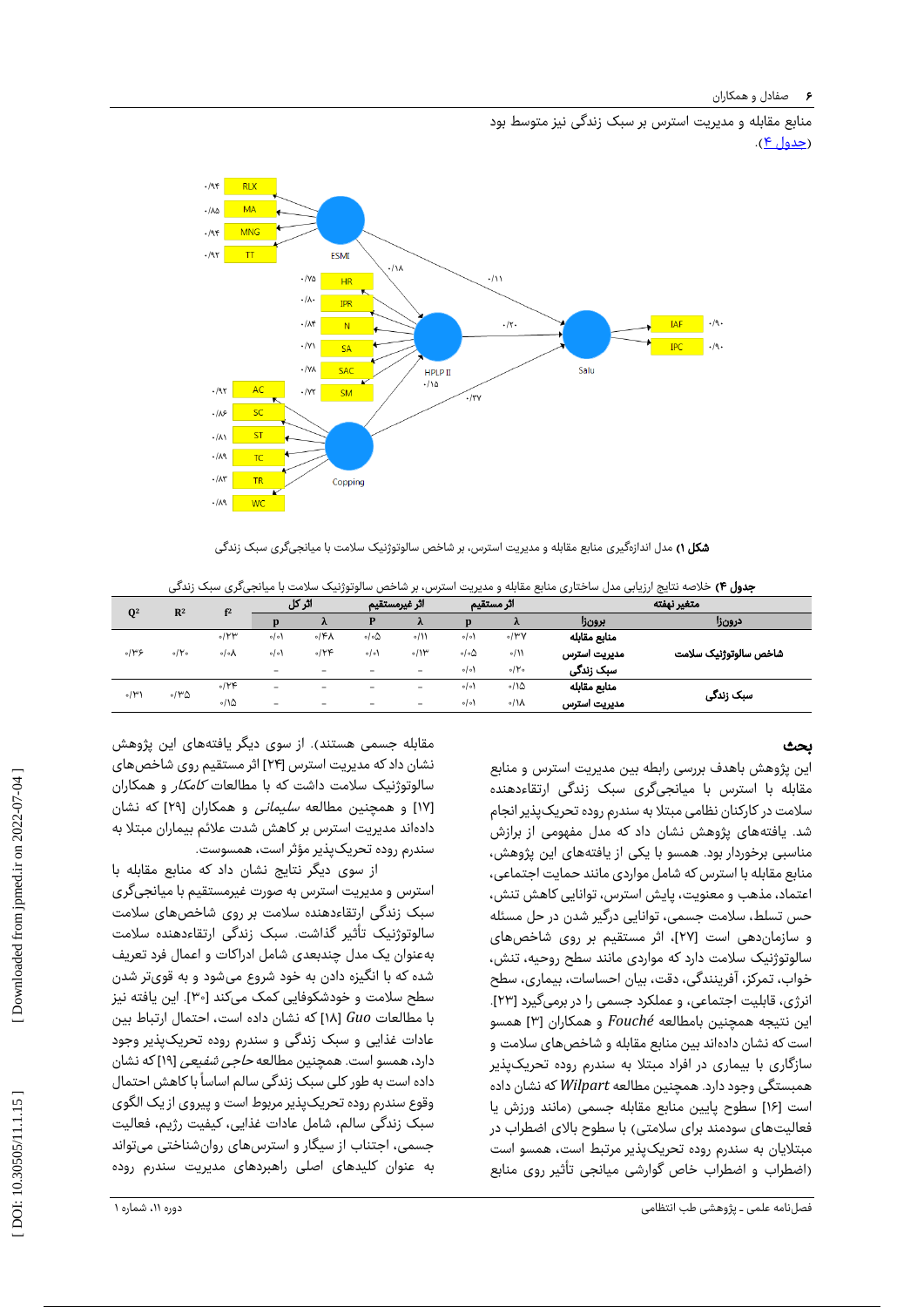تحریکپذیر در نظر گرفته شود، با نتایج این مطالعه در یک راستا است. مطابق نتایج مطالعه مقطعی وخشوری و خوشدل ]14[ که بر روی 600نفر از کارکنان ارتشی شاغل در پایگاه 05 نیروی زمینی ارتش کرمان انجام شده است، اصالح عادات غذایی با کاهش نرخ ابتال به سندرم روده تحریکپذیر مرتبط است. همچنین پژوهش *Papaefthymiou* و همکاران ]31[ که ارتباط سبک زندگی را با احتمال وقوع سندرم روده تحریکپذیر در نیروهای نظامی یونان بررسی کرده و مطالعه *Kang* که تأثیر اصالح سبک زندگی در کیفیت زندگی دانشجویان جراحی دانشکده افسری را مورد بررسی قرار داده است ]20[، با نتایج این پژوهش در یک راستا هستند.

همانطور که پیش از این ذکر شد، کارکنان نظامی به صورت بالقوه در معرض استرسورهای حاد و مزمن قرار دارند؛ تجربه آسیبزای جنگ، ترس مداوم از صدمه دیدن و دور ماندن از خانه، از مهمترین این استرسها هستند که خطر ابتال به سندروم روده تحریکپذیر را افزایش میدهند ]32[. تعدادی از مطالعات، ارتباط بین اختلال استرس پس از سانحه (PTSD) و سندرم روده تحریکپذیر را در کارکنان شاغل در نیروهای مسلح نشان دادهاند [۶] که میتواند بیانگر نقش استرس در محیط نظامی برای ابتال به سندرم روده تحریکپذیر باشد؛ بنابراین با توجه به اینکه استرس در مشاغل نظامی ذاتی است و همچنین با توجه به نقش استرس حاد و مزمن در ایجاد سندرم روده تحریکپذیر، اهمیت آموزش راهبردهای مدیریت استرس و منابع مقابله با استرس و اصالح سبک زندگی در کارکنان نظامی مشخص میگردد. نتایج این پژوهش نیز نشان داد که سبک زندگی ارتقاءدهنده سالمت میتواند ارتباط بین مدیریت استرس و منابع مقابله را با شاخصهای سالوتوژنیک سالمت در بیماران مبتال به سندرم رودهٔ تحریکپذیر میانجیگری کند؛ بنابراین بر اساس نتایج میتوان گفت برای مدیریت و سازگاری با بیماری سندرم روده تحریکپذیر در کارکنان نظامی، آموزش مدیریت استرس )مدیریت یا کاهش منبع استرس، مدیریت افکار، پیشگیری و تمرین تکنیکهای آرامش آموزی)، ارتقاء سبک زندگی )رشد معنوی، مدیریت استرس، تغذیه، فعالیت فیزیکی، مسئولیتپذیری در مورد سلامت و حمایت بینفردی) و همچنین افزایش منابع مقابله با استرس میتواند موجب ارتقاء وضعیت<br>سلامت باشد.

این پژوهش یک طرح همبستگی مقطعی بود که نمیتوان بر اساس آن به نتایج علیتی دست یافت، بنابراین میتوان در پژوهشهای بعدی از طرحهای آزمایشی استفاده کرد. همچنین در این پژوهش جهت جمعآوری دادهها از ابزارهای خودگزارشی استفاده شد، بنابراین ممکن است مقبولیت اجتماعی، جهتگیری در خودگزارشی، تأثیرات موقعیت و یادآوری ضعیف و خطاهایی در اندازهگیری خودگزارشی بر نتایج حاصل پژوهش، تأثیر داشته باشد. از محدودیتهای دیگر این

Public Health. 2016;45(3):253 -9. [https://doi.org/10.1177%2F140349481668080](https://doi.org/10.1177%2F1403494816680801) [1](https://doi.org/10.1177%2F1403494816680801)

3 - Fouché P, Gouws C, Cloete P, Naidoo SH. Biopsychosocial coping and adjustment of adult female irritable bowel syndrome patients. South Afr J Psychol. 2006;36(4):780-94.

پژوهش، نمونهگیری به شیوه در دسترس بود که ممکن است نمونه معرف جامعی از افراد مبتال به سندرم روده تحریکپذیر در نیروی انتظامی نباشد؛ بنابراین پیشنهاد میگردد که پژوهشهای آینده از روش نمونهگیری تصادفی در انتخاب آزمودنیها استفاده شود. همچنین برخی از ابزارها نسخه اصلی به زبان انگلیسی بودند و نسخه هنجارشده به زبان فارسی نداشتند و الزم بود تا این ابزارها ترجمه و تطابق فرهنگی و اندازهگیری اعتبار و روایی آنها انجام شود که موجب طوالنی شدن زمان اجرای پژوهش گردید.<br>**نتیجهگیری** 

پژوهش حاضر نشان داد که سبک زندگی ارتقاءدهنده سالمت شامل رشد معنوی، مدیریت استرس، تغذیه، فعالیت فیزیکی، مسئولیتپذیری در مورد سالمت و حمایت بینفردی، میتواند ارتباط بین منابع مقابله و مدیریت استرس با شاخصهای سالوتوژنیک سالمت را در نمونه انتخابی کارکنان انتظامی به صورت مثبت و معنادار میانجیگری کند.

نکات بالینی و کاربردی در طب انتظامی: با توجه به اینکه پرسنل انتظامی به دلیل ماهیت شغلی به میزان زیادی در معرض استرسورهای حاد و مزمن قرار دارند، برای مدیریت و سازگاری با بیماری سندرم روده تحریکپذیر، آموزش و تمرین تکنیکهای مدیریت استرس همانند مدیریت یا کاهش منبع استرس، مدیریت افکار، پیشگیری و برنامهریزی و تمرین تکنیکهای آرامشآموزی، ارائه راهکارهایی برای افزایش منابع مقابله با استرس از طریق تمرینات معنوی، حمایت اجتماعی، مقابله فعال، و همچنین برگزاری دورههایی برای ارتقاء سبک زندگی سالم )ورزش، تغذیه صحیح، احساس مسئولیت در مورد سالمت خود) میتواند برای انجام بهینه وظایف محوله به پرسنل انتظامی در کنار حفظ سالمت جسمی، روانی و اجتماعی آنان مؤثر باشد. <mark>تشکر و قدردانی:</mark> این مقاله برگرفته از رساله دکتری روانشناسی سالمت دانشگاه آزاد اسالمی واحد تهران مرکزی با کد ۰۵-۱۱۲۰۷۰۹۹۸۱ است. از تمام افرادی که ما را در انجام این<br>تحقیق یاری کردند، صمیمانه سیاسگزاریم.

**تعارض منافع:** بدینوسیله نویسندگان مقاله تصریح مینمایند<br>که هیچگونه تعارض منافعی در قبال مطالعه حاضر وجود ندارد. **سهم نویسندگان**: نویسنده اول، ارائه ایده و طراحی مطالعه، جمعآوری داده، تجزیه و تحلیل دادهها؛ نویسنده دوم و سوم، طراحی مطالعه؛ نویسنده چهارم، طراحی مطالعه، تجزیه وتحلیل دادهها؛ همه نویسندگان در نگارش اولیه مقاله و بازنگری آن سهیم بودند و همه با تأیید نهایی مقاله حاضر، مسئولیت دقت و<br>صحت مطالب مندرج در آن را مییذیرند.

م**نابع مالی:** این پژوهش فاقد حمایت مالی بود.

## **References**

- 1- Larsen PD. Lubkin's chronic illness: impact and intervention. 9th ed Burlington: Jones and Bartlett; 2021. 636 p[. https://www.amazon.com/Lubkins](https://www.amazon.com/Lubkins-Chronic-Illness-Impact-Intervention/dp/1284049000)-[Chronic](https://www.amazon.com/Lubkins-Chronic-Illness-Impact-Intervention/dp/1284049000)-Illness-Impact-[Intervention/dp/1284049000](https://www.amazon.com/Lubkins-Chronic-Illness-Impact-Intervention/dp/1284049000)
- 2 Garmy P, Clausson EK, Hagell P, Jakobsson U, Berg A. Psychometric analysis of the salutogenic health indicator scale (SHIS) in adolescence. Scand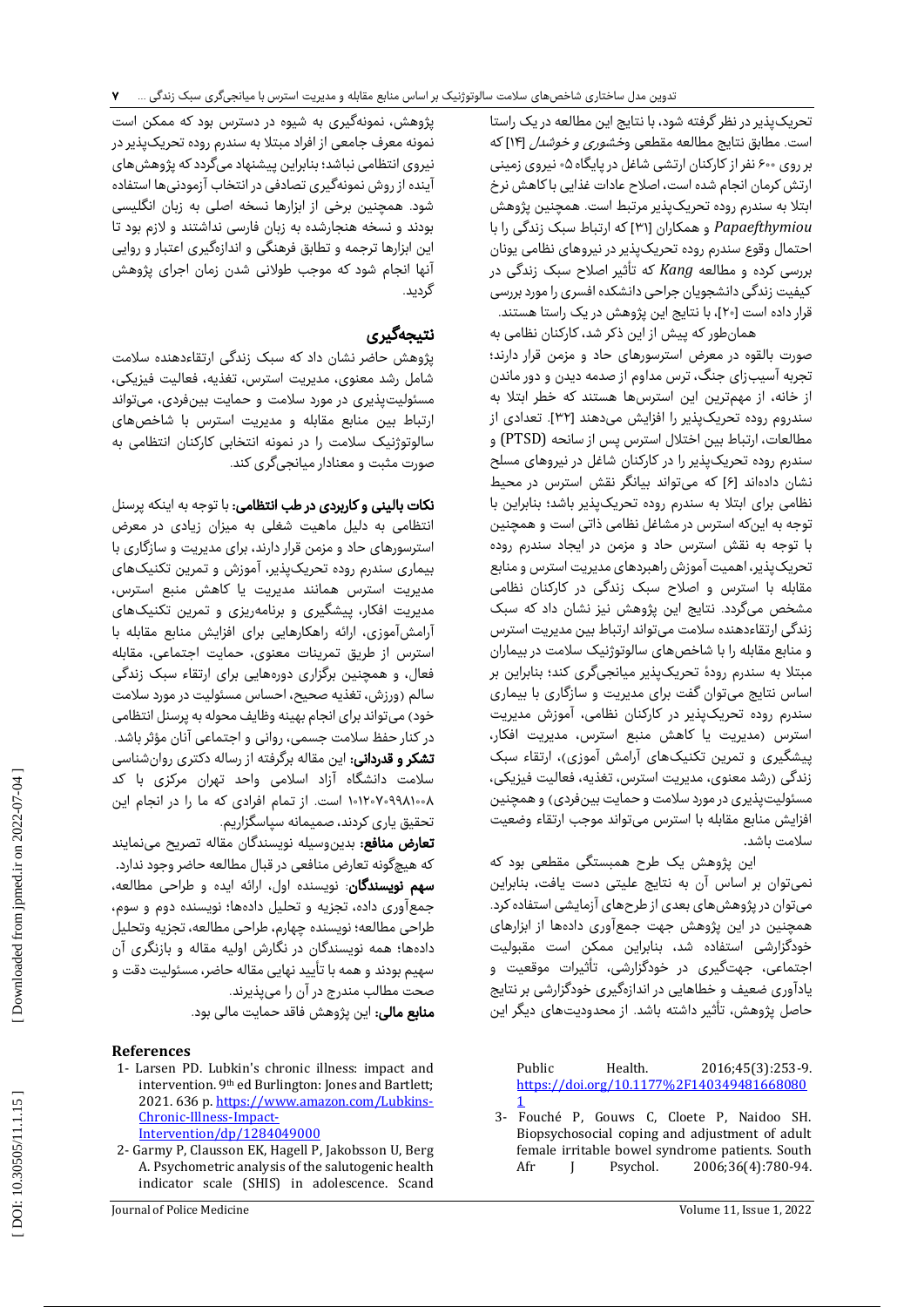[https://doi.org/10.1177%2F008124630603600](https://doi.org/10.1177%2F008124630603600408) [408](https://doi.org/10.1177%2F008124630603600408)

- 4 Saha L. Irritable bowel syndrome: pathogenesis, diagnosis, treatment, and evidence - based medicine. World J Gastroenterol. 2014;20(22):6759 -73. doi: 10.3748/wjg.v20.i22.6759
- 5 Pourmohseni Koluri F, Eslami F. The effectiveness of group cognitive therapy based on mindfulness on mental health and quality of life of patients with irritable bowel syndrome. J Health Psychol. 2017;5(20):48 - 67. [Persian]. [https://hpj.journals.pnu.ac.ir/article\\_3319.html?](https://hpj.journals.pnu.ac.ir/article_3319.html?lang=en) [lang=en](https://hpj.journals.pnu.ac.ir/article_3319.html?lang=en)
- 6 Wang WF, Guo X, Yang YS. Gastrointestinal problems in modern wars: clinical features and possible mechanisms. Mil Med Res. 2015;2(15):1 - 8. <u>https://doi.org/10.1186/s40779-015-0042-5</u>
- 7 Keshteli AH, Dehestani B, Daghaghzadeh H, Adibi P. Epidemiological features of irritable bowel syndrome and its subtypes among Iranian adults. Ann Gastroenterol. 2015;28(2):253 -8. [Persian]. <https://europepmc.org/article/med/25831414>
- 8 White DL, Savas LS, Daci K, Elserag R, Graham DP, Fitzgerald SJ et al. Trauma history and risk of the irritable bowel syndrome in women veterans. Aliment Pharmacol Ther. 2010;32(4):551 -61. [https://doi.org/10.1111/j.1365](https://doi.org/10.1111/j.1365-2036.2010.04387.x) - [2036.2010.04387.x](https://doi.org/10.1111/j.1365-2036.2010.04387.x)
- 9 Graham DP, Savas L, White D, El Serag R, Laday Smith S, Tan G et al. Irritable bowel syndrome symptoms and health related quality of life in female veterans. Aliment Pharmacol Ther. 2010;31(2):261 -73. [https://doi.org/10.1111/j.1365](https://doi.org/10.1111/j.1365-2036.2009.04159.x) - [2036.2009.04159.x](https://doi.org/10.1111/j.1365-2036.2009.04159.x)
- 10 Wu W, Guo X, Yang Y, Peng L, Mao G, Qurratulain H et al. The prevalence of functional gastrointestinal disorders in the Chinese air force population. Gastroenterol Res Pract. 2013:6. <https://doi.org/10.1155/2013/497585>
- 11 Wendy G. 50 Thing You Can Do Today To Manage IBS. Kindle ed. Summersdale Publishers Ltd; 2011. 161p. [https://www.amazon.com/Things](https://www.amazon.com/Things-Manage-Personal-Health-Guides-ebook/dp/B005KB9WUS)-Manage[-Personal](https://www.amazon.com/Things-Manage-Personal-Health-Guides-ebook/dp/B005KB9WUS)-Health-Guides[ebook/dp/B005KB9WUS](https://www.amazon.com/Things-Manage-Personal-Health-Guides-ebook/dp/B005KB9WUS)
- 12 Sayuk GS, Gyawali CP. Irritable bowel syndrome: modern concepts and management options. Am J Med. 2015;128(8):817-27. <https://doi.org/10.1016/j.amjmed.2015.01.036>
- 13 Muscatello MR, Bruno A, Mento C, Pandolfo G, Zoccali RA. Personality traits and emotional patterns in irritable bowel syndrome. World Gastroenterol. 2016;22(28):6402-15. <https://dx.doi.org/10.3748%2Fwjg.v22.i28.6402>
- 14 Vakhshuury M, Khoshdel A. The relation between dietary patterns and functional gastrointestinal disorders among Iranian Military men. Adv biomed res. 2019;1 -9. [https://doi.org/10.4103/abr.abr\\_180\\_1](https://doi.org/10.4103/abr.abr_180_18) 8
- 15 Bennett EJ, Tennant CC, Piesse C, Badcock CA, Kellow JE. Level of chronic life stress predicts clinical outcome in irritable bowel syndrome. Gut. 1998;43(2):256 - 61.
	- <https://doi.org/10.1136/gut.43.2.256>
- 16-- Wilpart K, Törnblom H, Svedlund J, Tack JF, Simrén M, Van Oudenhove L. Coping skills are associated with gastrointestinal symptom severity and somatization in patients with irritable bowel syndrome. Clin Gastroenterol Hepatol. 2017;15(10):156 5 -71. <https://doi.org/10.1016/j.cgh.2017.02.032>
- 17 Kamkar A, Golzary M, Farrokhi NA, Aghaee SH. The effectiveness of cognitive –behavioral stress management on symptoms of patients with irritable bowel syndrome. Armaghane danesh. 2011;16(4):300 [Persian]. DOI: 10.1016/j.cgh.2017.02.032/
- 18 Guo YB, Zhuang KM, Kuang L, Zhan Q, Wang XF, Liu SD. Association between diet and lifestyle habits and irritable Bowel syndrome: A Case - Control Study. Gut Liver. 2015;9(5):649 -56. <https://doi.org/10.5009/gnl13437>
- 19 Hajishafiee M, Keshteli AH, Saneei P, Feinle‐Bisset C, Esmaillzadeh A, Adibi P. Healthy lifestyle score and irritable bowel syndrome: A cross‐sectional study in adults. Neurogastroenterol Motil. 2020;32(5):e13793. [Persian]. <https://doi.org/10.1111/nmo.13793>
- 20 Kang S.H, Choi SW, Lee SJ, Chung WS, Lee HR, Chung KY, et al. The effects of lifestyle modification on symptoms and quality of life in patients with irritable bowel syndrome: a prospective observational study. Gut Liver. 2011;5(4):472 -7. doi: 10.5009/gnl.2011.5.4.472
- 21 Kline RB. Principles and practice of structural equation modeling:. 4th ed. Guilford publications; 2015. 534p. [https://www.guilford.com/books/Principles](https://www.guilford.com/books/Principles-and-Practice-of-Structural-Equation-Modeling/Rex-Kline/9781462523344) - and-Practice[-of-Structural](https://www.guilford.com/books/Principles-and-Practice-of-Structural-Equation-Modeling/Rex-Kline/9781462523344)-Equation-Modeling/Rex [-Kline/9781462523344](https://www.guilford.com/books/Principles-and-Practice-of-Structural-Equation-Modeling/Rex-Kline/9781462523344)
- 22 Afrasiabi A, Yaghmaie F, Abdoli S, Abed Saiedy Zh, Research tool and cross - cultural adaptation. Adv Nurs Midwifery. 2006;16(54):58 -67. [Persian]. [https://www.sid.ir/en/journal/ViewPaper.aspx?](https://www.sid.ir/en/journal/ViewPaper.aspx?id=109687) [id=109687](https://www.sid.ir/en/journal/ViewPaper.aspx?id=109687)
- 23 Bringsen A, Andersson HI, Ejlertsson G, Development and quality analysis of the salutogenic health indicator scale (SHIS) 2009.Scand J Publ Health;37:13 DOI: 10.1177/1403494808098919
- 24 Epstein, R. (1999). Stress -management and relaxation activities for trainers. New York: McGrawHill. <https://www.amazon.com/dp/0070217629>
- 25 Mohammadi Zeidi I, Pakpour Hajiagha A, Mohammadi Zeidi B. Reliability and validity of persian version of the health - promoting lifestyle profile. J Mazandaran Univ Med Sci. 2012;21  $(1):102-13.$ [Persian] [http://jmums.mazums.ac.ir/article](http://jmums.mazums.ac.ir/article-1-955-en.html)-1-955[en.html](http://jmums.mazums.ac.ir/article-1-955-en.html)
- 26 Tanjani PT, Azadbakht M, Garmaroudi G, Sahaf R, Fekrizadeh Z. Validity and reliability of health promoting lifestyle profile II in the Iranian elderly. Int J prev med. 2016;7(74). <https://pubmed.ncbi.nlm.nih.gov/27280010/>
- 27 Matheny KB, Aycock DW, Curlette WL, Junker GN. The coping resources inventory for stress: A measure of perceived resourcefulness. J clin